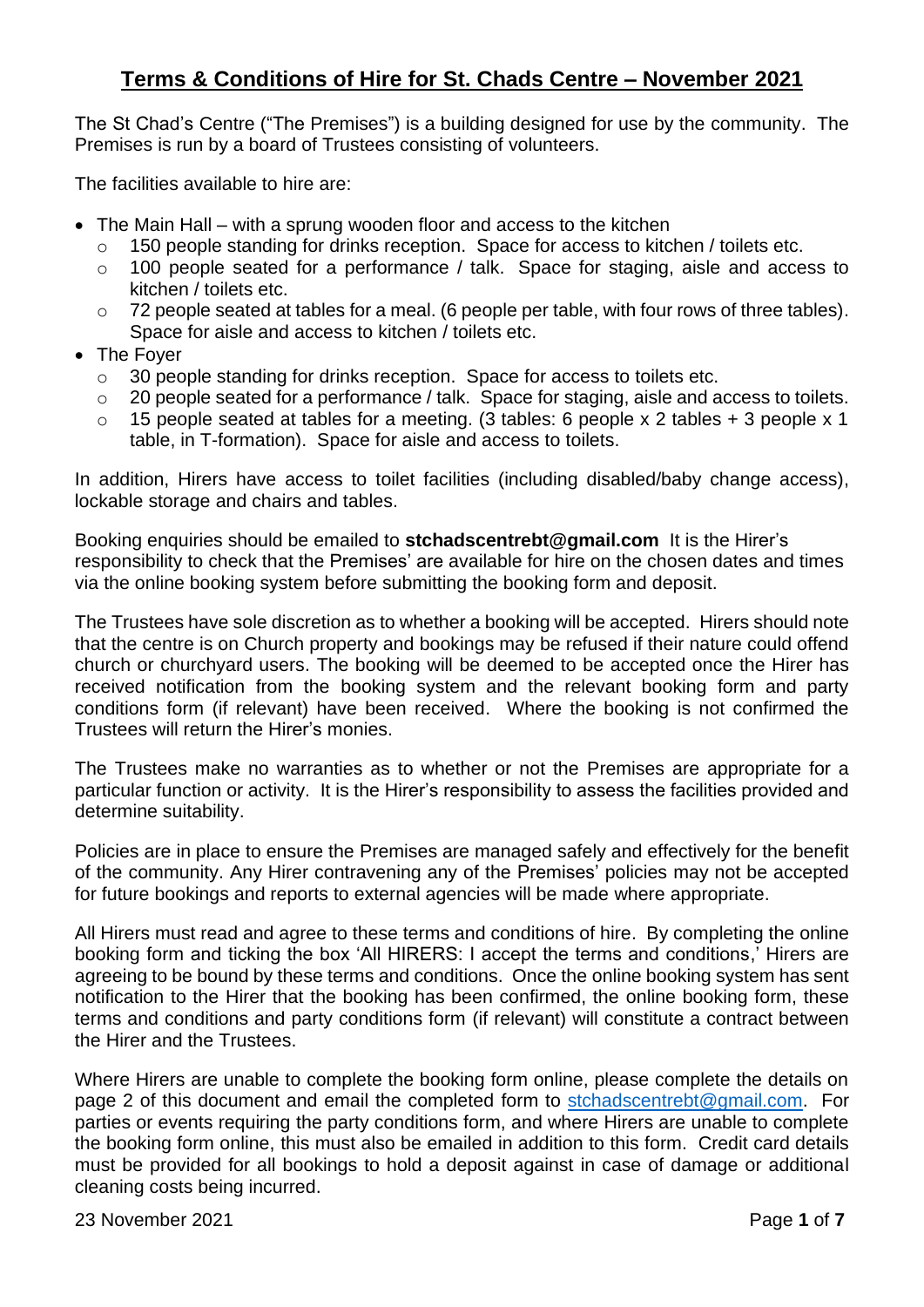# St Chad's Centre, Bishop's Tachbrook, Booking Information

## **THE HIRER**

Please complete the details on the online booking form. If you are hiring on behalf of a group or organisation please provide the details of the person responsible as the Hirer and provide the group or organisation's details where indicated.

ONLY if you are unable to complete the booking form online please fill in the details below:

## **EVENT OR ACTIVITY**

Regular Hirers are those that have consecutive weekly or monthly sessions over a period of at least 6 weeks. If you are a Regular Hirer please complete the Regular Hirers section of the online booking form. If you are not a Regular Hirer please complete the Individual Hirer section of the online booking form.

ONLY if you are unable to complete the booking form online please fill in the details below:

Event type (i.e. children's party, adult party, etc.)……………………………………………………………………

Date of event or activity…………………

Times required (including setting up and clearing away): From ……………..to………………..

#### **FACILITIES REQUIRED**

If you require use of more than one room it is your responsibility to ensure all rooms are free at the time you require and you book all of them directly on the online booking system. If you require exclusive use of the Premises please get in touch for us to arrange that.

ONLY if you are unable to complete the booking form online please tick rooms required below:

Foyer | Main hall

**I have read and agree to abide by the Terms and Conditions of Hire and acknowledge that I am authorised to make this booking on behalf of my organisation (if applicable).** 

Signed ……………………………………………………………..………...Date ……………..

Name (in block capitals)……………….……………………………………………………………

23 November 2021 Page **2** of **7 Many thanks for your booking of the St Chad's Centre, Bishop's Tachbrook**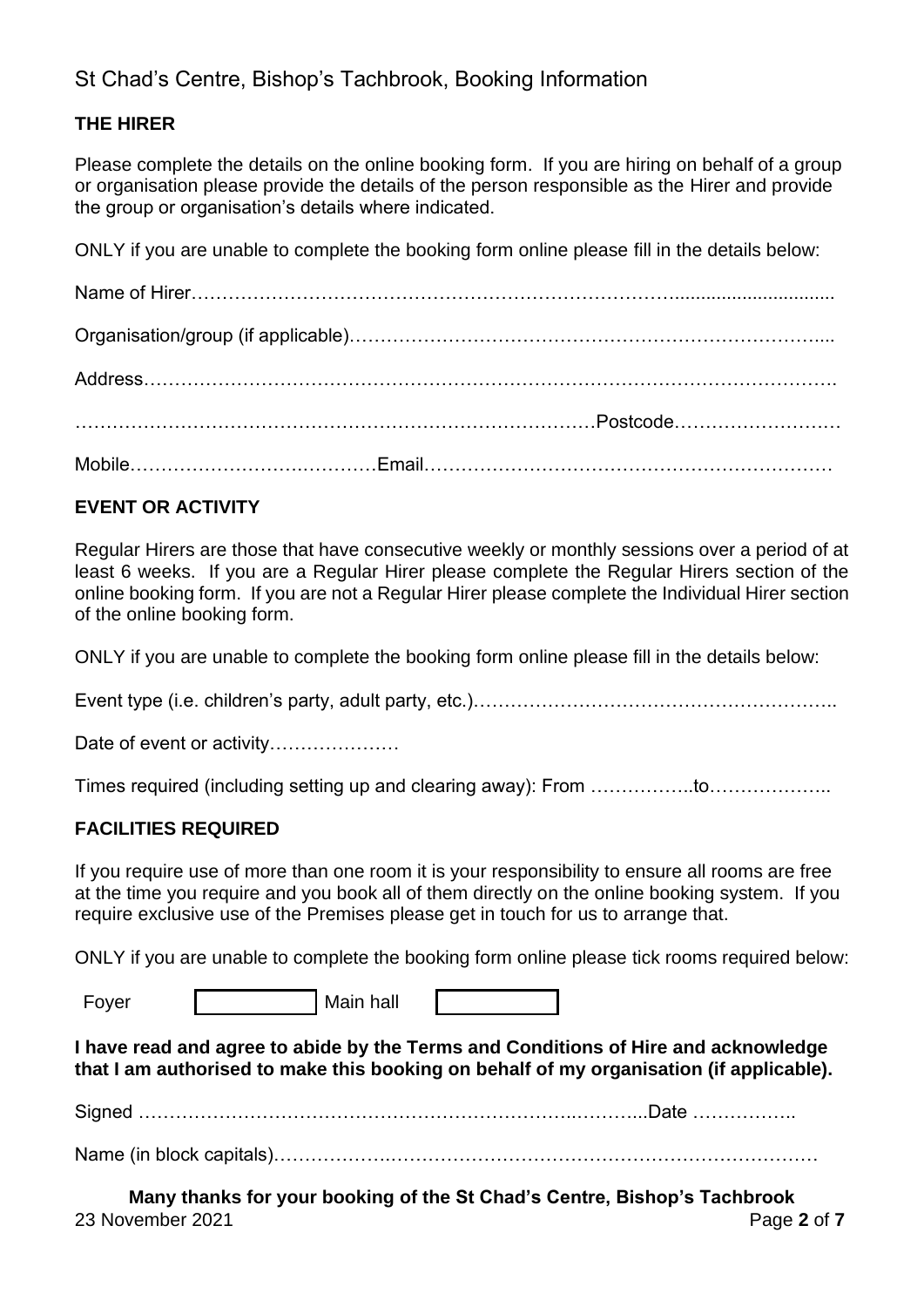### **TERMS & CONDITIONS OF HIRE**

| <b>DEFINITIONS</b>       |                                                                                                                                                    |  |
|--------------------------|----------------------------------------------------------------------------------------------------------------------------------------------------|--|
| <b>Booking Form</b>      | means the online booking form;                                                                                                                     |  |
| <b>Charges</b>           | means the charges owed by the Hirer as specified on the<br>online booking system;                                                                  |  |
| <b>Deposit</b>           | means the deposit to be paid by the Hirer to cover damage<br>and/or additional cleaning;                                                           |  |
| Hirer(s)                 | means the person(s) named as the hirer on the attached<br>booking form and any member of the group/organisation or<br>persons attending the event; |  |
| <b>Hire Period</b>       | means the times at which the Hirer is occupying the premises<br>in accordance with the times and dates specified on the<br>online booking form;    |  |
| <b>Individual Hirers</b> | means Hirers who have bookings for individual events and<br>are not Regular Hirers;                                                                |  |
| <b>Premises</b>          | means the St Chad's Centre, Church Hill, Bishops<br>Tachbrook, Leamington Spa, CV33 9RJ, including all<br>individual rooms within it:              |  |
| <b>Regular Hirers</b>    | means Hirers who have bookings either weekly or monthly<br>over a period of at least 6 Hire Periods;                                               |  |
|                          | Terms and Conditions of Hire means these terms and conditions;                                                                                     |  |
| <b>Trustees</b>          | means the Trustees of the St Chad's Centre Trust Company,<br>Bishop's Tachbrook (Charity Number 1148234).                                          |  |

#### **1. General**

- a) The Trustees have sole discretion as to whether a booking will be accepted. The booking will be deemed to be accepted once the Hirer has received notification from the booking system and it has been confirmed through an email.
- b) The Trustees make no warranties as to whether or not the Premises is appropriate for a particular function or activity. It is the Hirer's responsibility to assess the facilities provided and determine suitability.
- c) Policies are in place to ensure the Premises is managed safely and effectively for the benefit of the community. Any Hirer contravening any of the Premises' policies will not be accepted for future bookings and reports to external agencies will be made where appropriate.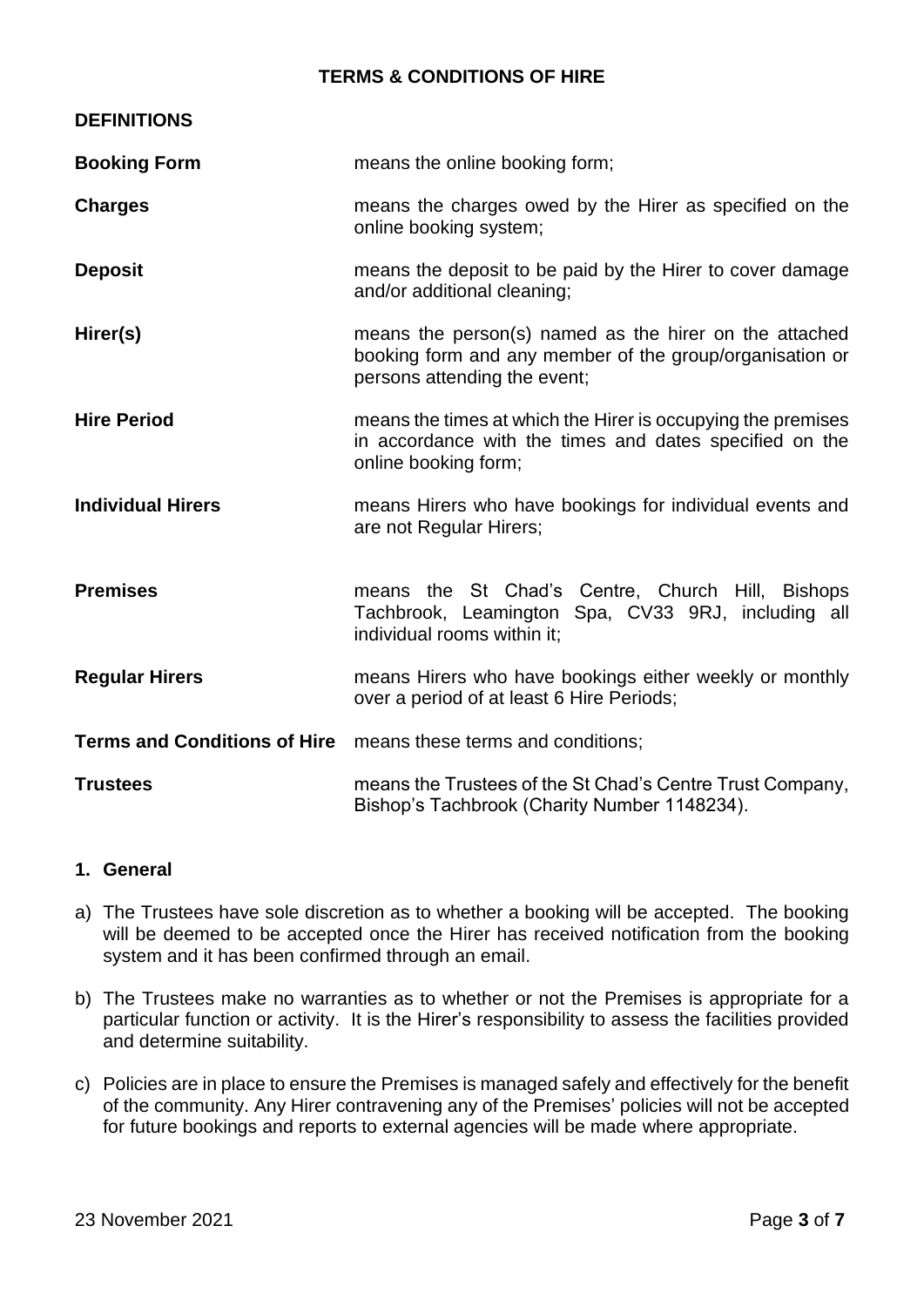- d) The Trustees shall not be liable to the Hirer for any delay or failure to provide the Premises for the booking if such delay or failure results from an event beyond the control of the Trustees.
- e) The Trustees' liability under or in connection with this booking shall be limited to the amount of the Charges, for each and every claim arising out of this booking. This limit shall apply when liability arises, including, without limitation, a liability arising by breach of contract, arising by tort or arising by breach of statutory duty. This shall not exclude or limit the Trustees' liability for death or personal injury caused by the Trustees' negligence; or fraud or fraudulent misrepresentation.

## **2. Bookings**

- a) The Hirer must be aged 18 years or over.
- b) All bookings must take into account the time required for setting up and closing down activities or events.
- c) The minimum hire for weekend bookings is 3 hours and for other sessions is 30 minutes unless otherwise agreed by the Trustees.
- d) A booking is only confirmed once the Hirer has received notification from the booking system and email confirmation. For parties and events only, the Conditions of Hire form must also be returned to confirm the booking.

#### **3. Use of the Premises**

- a) The Premises are available for hire from 07.00 23.00 seven days a week. Use of the Premises outside of these times must be agreed with the Trustees and it is the Hirer's responsibility to seek any other necessary permissions.
- b) The Hirer is permitted to use the tables, chairs and kitchen equipment but must ensure everything is cleaned after each use and all items are stored as found.
- c) Smoking is not permitted at the Premises. Anybody found smoking at the Premises will be asked to leave and their future hire of the Premises may be affected.
- d) The Hirer must ensure that all rubbish is placed in appropriate waste bags **and removed from the Premises and the St Chad's Church grounds** for disposal.
- e) Heating is regulated by the thermostat and must not be adjusted by the Hirer unless previously agreed.
- f) The Hirer is permitted to use the equipment provided in the cleaning cupboard to ensure that the building is left clean and tidy ready for the next user. The Hirer is responsible for providing their own cleaning materials, tablecloths, tea towels and dishcloths and similar cleaning items.
- g) The Hirer must not affix any signs or notices on the walls or doors of the Premises. Any notices fixed to walls and/or doors in contravention of this requirement will be removed by the Trustees. Use of the notice boards is by agreement with the Trustees only.

23 November 2021 **Page 4** of **7**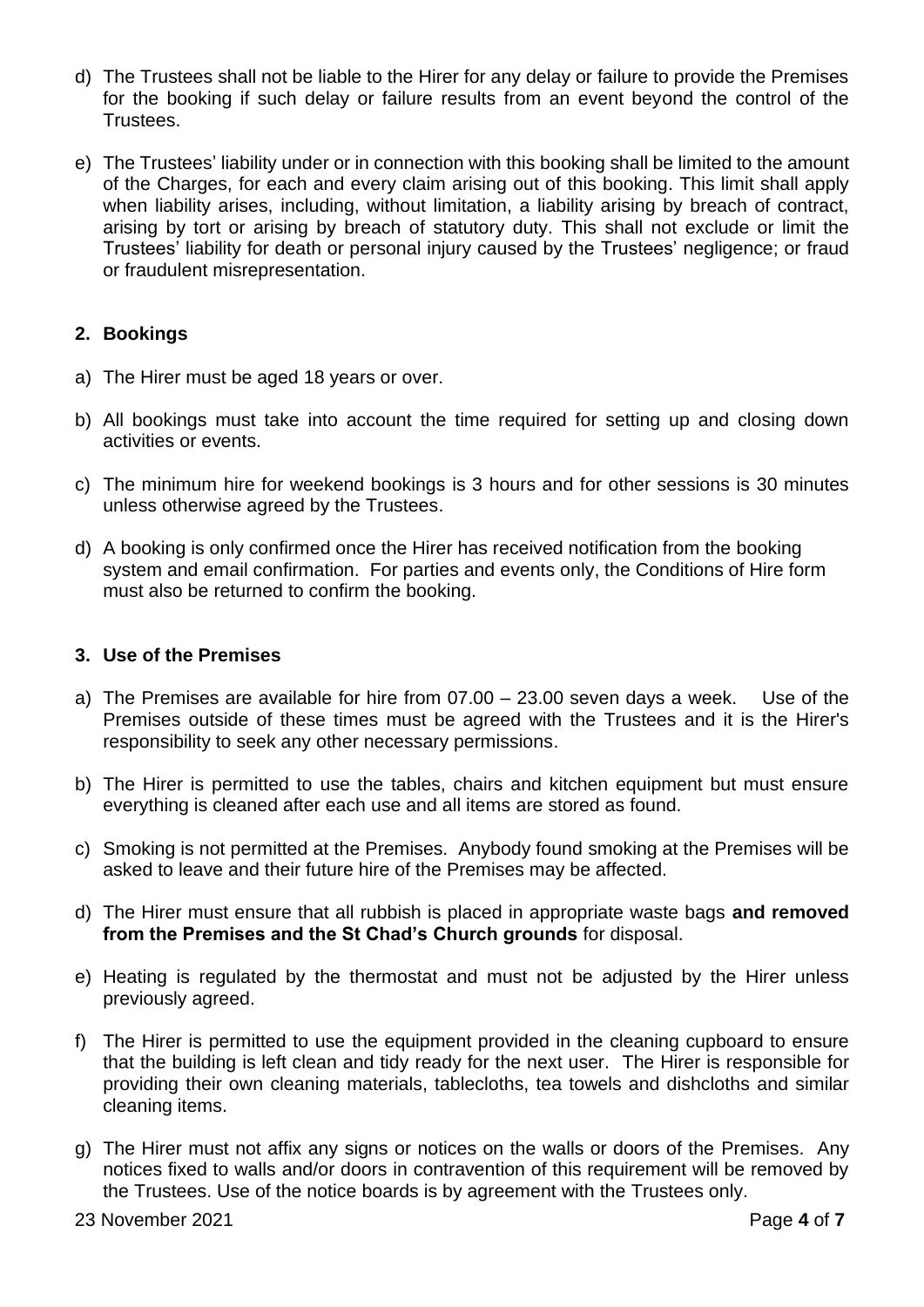h) The Hirer is only permitted to bring onto the Premises external equipment such as children's play equipment (e.g. a bouncy castle), if it has been agreed with the Trustees and the details and sizes have been listed on the online booking form. In such circumstances, the Hirer takes full responsibility for the use of the equipment, ensuring any appropriate insurance is in place if necessary. The Hirer's use of such equipment is at their own risk and the Trustees will not be responsible for any injuries arising out of the use of such equipment. Any damage caused by the use of said equipment will be taken out of the hiring deposit.

### **4. Compliance with Policies and the Law**

- a) The Premises policies are available in the kitchen. It is the Hirer's responsibility to familiarise themselves with, and abide by these polices.
- b) If food is prepared on the Premises it must be done so in accordance with government Food Hygiene Regulations and the appropriate certification must be provided with the online booking form. Food that is brought onto the Premises is not subject to the same legislation (see also Kitchen Policy).
- c) The Premises are not licensed for the sale of alcohol. Where alcohol is supplied at any event or function at the Premises, NO licence or temporary event notice may be applied for by the Hirer. Alcohol must only be served on a non-cost basis i.e. free bar not paid bar. Any Hirer breaking this rule will have their booking cancelled, forfeit their deposit and they will no longer be able to hire the Premises for future bookings.
- d) The Hirer must be familiar with the location and operation of the fire exits, fire extinguishers (including which extinguisher is used in which circumstance) and fire blankets. In addition, the Hirer must be aware of the necessary actions and procedures required in the event of fire. Hirers are responsible for knowing who is in the building during a Hire Period and advising emergency services of anyone unaccounted for in the event of a fire. The Fire Risk Assessment and connected policy and procedures should be read and signed before the Hire Period.
- e) All passageways and exits must be kept clear of obstruction at all times.
- f) The Special Conditions of Hire during COVID-19 shall apply in addition to these Terms and Condition of Hire until such time as the Coronavirus Act 2020 is no longer in force.

#### **5. End of the Hire Period and Security of the Premises**

- a) At the end of any Hire Period the Premises should be left in a clean and tidy state. After the Hire Period, the Trustees will assess the level and cost of any repairs/replacement of damaged property or any further cleaning required.
- b) Any damage or breakages should be reported to the Trustees as soon as possible and at the latest within 24 hours of the end of the Hire Period.
- c) Before leaving the Premises, the Hirer must check all external doors and ground floor windows to ensure they are closed and locked. A window key is kept on the centre's key rings. The Hirers must turn off all taps and unplug any electrical appliances (excluding the fridges and freezer) and turn off lights.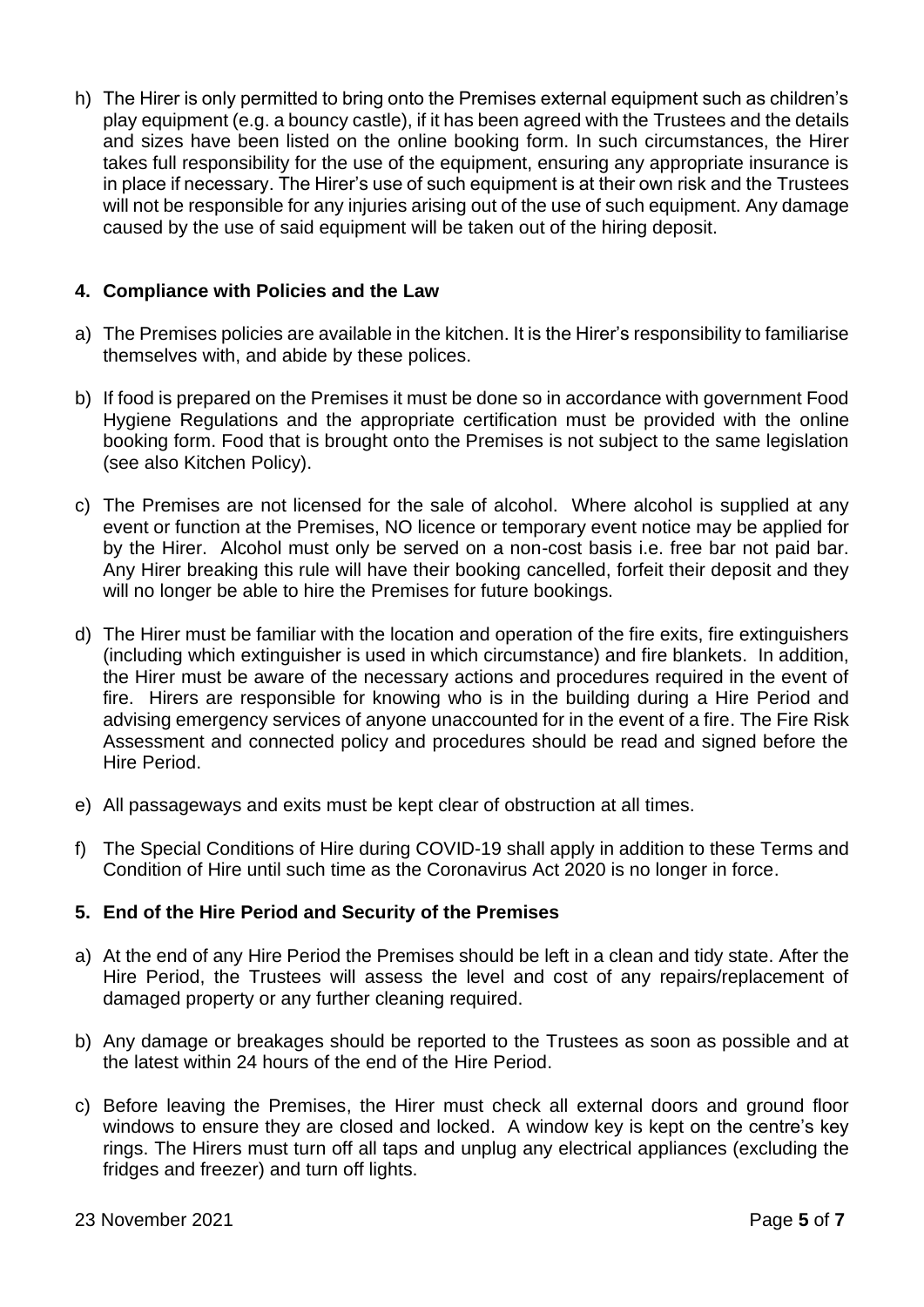## **6. Individual Hirers – these conditions apply to Individual Hirers only**

- a) In order to secure the booking, the Charges must be made in full by the Individual Hirer 7 days prior to the Hire Period.
- b) Cancellation policy: Not less than 2 weeks' notice must be given if a booking is not required otherwise the full Charges for the booking will be applied, except in exceptional circumstances at the discretion of the Trustees.
- c) In lieu of an additional damage or cleaning Deposit, Individual Hirers must provide credit card details via the online payment system
- d) The Trustees reserve the right to apply a £50.00 cleaning or lost cable charge to the credit card, where it is required, to remedy damage, loss or to provide additional cleaning identified by the Trustees.

## **7. Regular Hirers – these conditions apply to Regular Hirers only**

- a) Regular Hirers must pay the Charges in respect of each session. Regular Hirers will pay a holding deposit for each Hire Period, via the online payment system, and the balances must be paid in full 7 days prior to the Hire Period.
- b) Where the Trustees identify any damage or further cleaning required, the costs to rectify this will need to be paid prior to subsequent sessions being held.
- c) The Trustees reserve the right to cancel regular bookings where payment has not been paid in full prior to a Hire Period taking place.
- d) Regular Hirers must give the Trustees 4 weeks' notice to end their hire agreement. The Trustees shall give a similar notice period should it become necessary to change bookings. Cancellations within 4 weeks' will not be refunded.
- e) Regular Hirers who wish to cancel a booking must do so in writing to the Trustees or by email to [stchadscentrebt@gmail.com.](mailto:stchadscentrebt@gmail.com)
- f) Regular Hirers are responsible for obtaining their own insurance cover, where required.
- g) Hirers are responsible for ensuring electrical equipment brought onto the Premises is tested and checked in accordance with regulations.
- h) Where the event or session involves working with children or vulnerable adults, it is the Regular Hirer's responsibility to ensure that all legal requirements are complied with, including current Disclosure and Barring Service checks. Regular Hirers shall provide the Trustees with their safeguarding policy and bookings may be cancelled if these are unsatisfactory. Hirers should note the Trustee's safeguarding policy and named person.

#### **8. Limitations of use**

To make allowances for the Premises' proximity to a Grade 1 listed church and a number of private residences, the Trustees' decision will be final in allowing the use of the Premises for certain activities and at certain times e.g. when a funeral is taking place in the church.